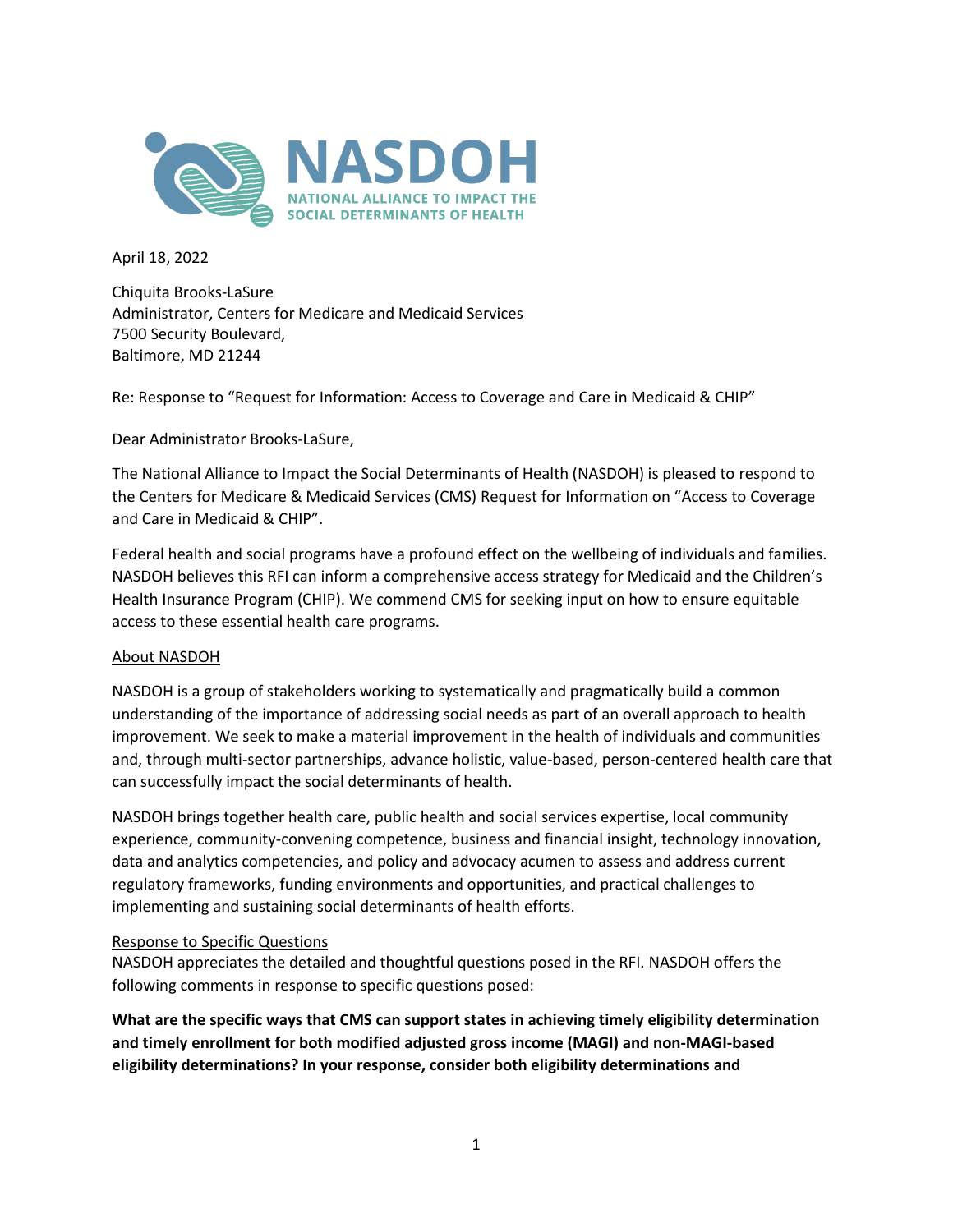## **redeterminations for Medicaid and CHIP coverage, and enrollment in a managed care plan, when applicable**

CMS can support states in achieving timely eligibility determinations, enrollment, and redeterminations by leveraging administrative flexibility to waive requirements that while well intended, often pose barriers to individual's enrollment. These include waiving in-person contact requirements, allowing presumptive eligibility, streamlining paperwork through means such as self-attestation, and verifying income based on state data sources.

Further, we encourage CMS to evaluate other eligibility and enrollment flexibilities allowed during the COVID-19 Public Health Emergency (PHE). Those flexibilities that led to greater efficiency and impact and reduced burden for individuals without high cost or error should be made permanent and expanded to other programs that would benefit.

# *What additional capabilities do states need to improve timeliness for determinations and enrollment or eligibility processes, such as enhanced system capabilities, modified staffing arrangements, tools for monitoring waiting lists, or data-sharing across systems to identify and facilitate enrollment for eligible individuals? Which of these capabilities is most important? How can CMS help states improve these capabilities?*

We encourage CMS to promote and facilitate IT integration across federal and state health and social service programs so that states can verify eligibility without requiring individuals to complete redundant paperwork and repeatedly prove their eligibility. In addition to reducing burden on individuals, IT system integration can facilitate individuals' enrollment in health and social service programs – for example, those that address nutrition, unemployment, and more - which would support efforts to address social need and positively impact their health and well-being.

How could CMS consider the concepts of whole person care or care coordination across physical *health, behavioral health, long-term services and supports (LTSS), and health-related social needs when establishing minimum standards for access to services? For example, how can CMS and its partners enhance parity compliance within Medicaid for the provision of behavioral health services, consistent with the Mental Health Parity and Addiction Equity Act? How can CMS support states in providing access to care for pregnant and postpartum women with behavioral health conditions and/or substance use disorders? What are other ways that CMS can promote whole person care and care coordination?*

Medicaid programs are the primary provider of health care benefits to tens of millions of Americans with limited incomes and resources, many of whom are vulnerable to adverse social determinants of health (SDOH) and as a result, are more likely to have unmet health-related social needs. We applaud CMS efforts to include access to services to address social needs and believe it is an essential component of whole person and coordinated care.

To facilitate access to whole person care, CMS can provide greater clarity on which services addressing social needs ("social care") are allowable and their classifications. Additionally, CMS could provide clarity about how to appropriately count investments in infrastructure to coordinate social care in the numerator of the Medicaid medical loss ratio (MLR). It is our understanding that social care can be counted as an incurred medical expense in the Medical Loss Ratio (MLR) but we see that confusion still exists. Some are still unclear that the provision of social care can be counted in the MLR, and for others who believe it is allowable, they still struggle with how to classify non-traditional services. Lack of clarity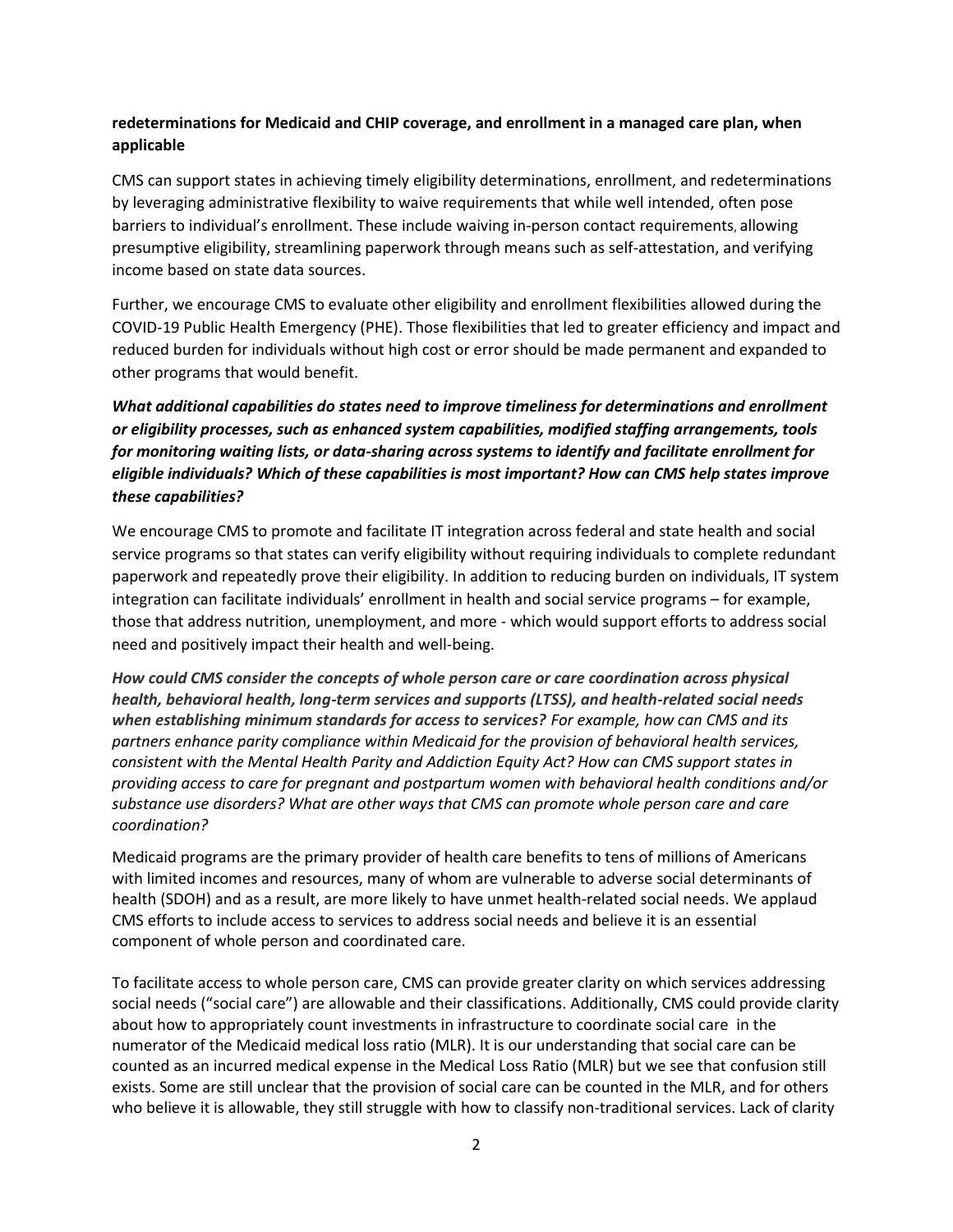limits inclusion in Medicaid managed care contracts and plan confidence or willingness to provide nonmedical services designed to address social needs, to invest in essential infrastructure – like technology systems to facilitate referrals, and subjects plans to potential penalties for failing to reach the minimum MLR threshold.

We encourage CMS to consider how social risk factors and SDOH can be appropriately included in Medicaid rate setting process. Adequately accounting for these health-related social drivers would enable plans to improve access, intervene, and mitigate their impacts on health.

In addition, we ask that CMS test more innovation models which improve access to social care and address health-related social needs in the Medicaid and CHIP program through the CMS Innovation Center (CMMI). Due to their impact on access to care and health outcomes for all people, addressing adverse SDOH and unmet social needs are an important part of a health equity strategy – which aligns with CMMI's recent strategy refresh. Many of the CMMI models which incorporate social needs screening and social care provision are being tested in the Medicare program. CMS should prioritize testing innovation models in the Medicaid program as well, and incorporate efforts which address social needs into these models. Further, successful strategies identified in CMMI models, particularly those that improve access, care coordination, and whole person care, should be rapidly adopted in the broader Medicaid and CHIP program.

Finally, we encourage CMS to coordinate across agencies to ensure that program waivers and flexibilities which have proven successful can be extended. The COVID-19 Public Health Emergency demonstrated program flexibilities could be used, and coordinated, to ensure effective and efficient approaches to address social needs. NASDOH believes these same flexibilities would improve health during non-pandemic times too. NASDOH has previously called on the federal government to focus on program integration, and pathways to coordinate parallel waiver authorities across federal programs to allow states or other implementing organizations to optimize social needs interventions. CMS should explore how Medicaid waivers can be coordinated with other agency and department flexibilities to deliver social needs services without compromising the intent or allowances of each program. As others have called for, we encourage CMS to create pathways allowing state Medicaid agencies to coordinate with and request cross-department or cross-agency waivers to provide social need services with other state agencies, while establishing appropriate guardrails to ensure that the fundamental goals of those programs are maintained.

*In addition to existing legal obligations, how should CMS address cultural competency and language preferences in establishing minimum access standards? What activities have states and other stakeholders found the most meaningful in identifying cultural and language gaps among providers that might impact access to care?*

NASDOH appreciates CMS question on how to improve access to culturally and linguistically competent care in the Medicaid program, as it is an essential factor in making care accessible. NASDOH members note the importance in utilizing community health worker (CHWs) as one strategy to ensure care is culturally and linguistically congruent. Previously, CMS has made it clear that states can require MCOs to include community health workers (CHWs) in care teams; CMS notes that CHWs promote patientcentered care and provide needed linkages between beneficiaries and services.